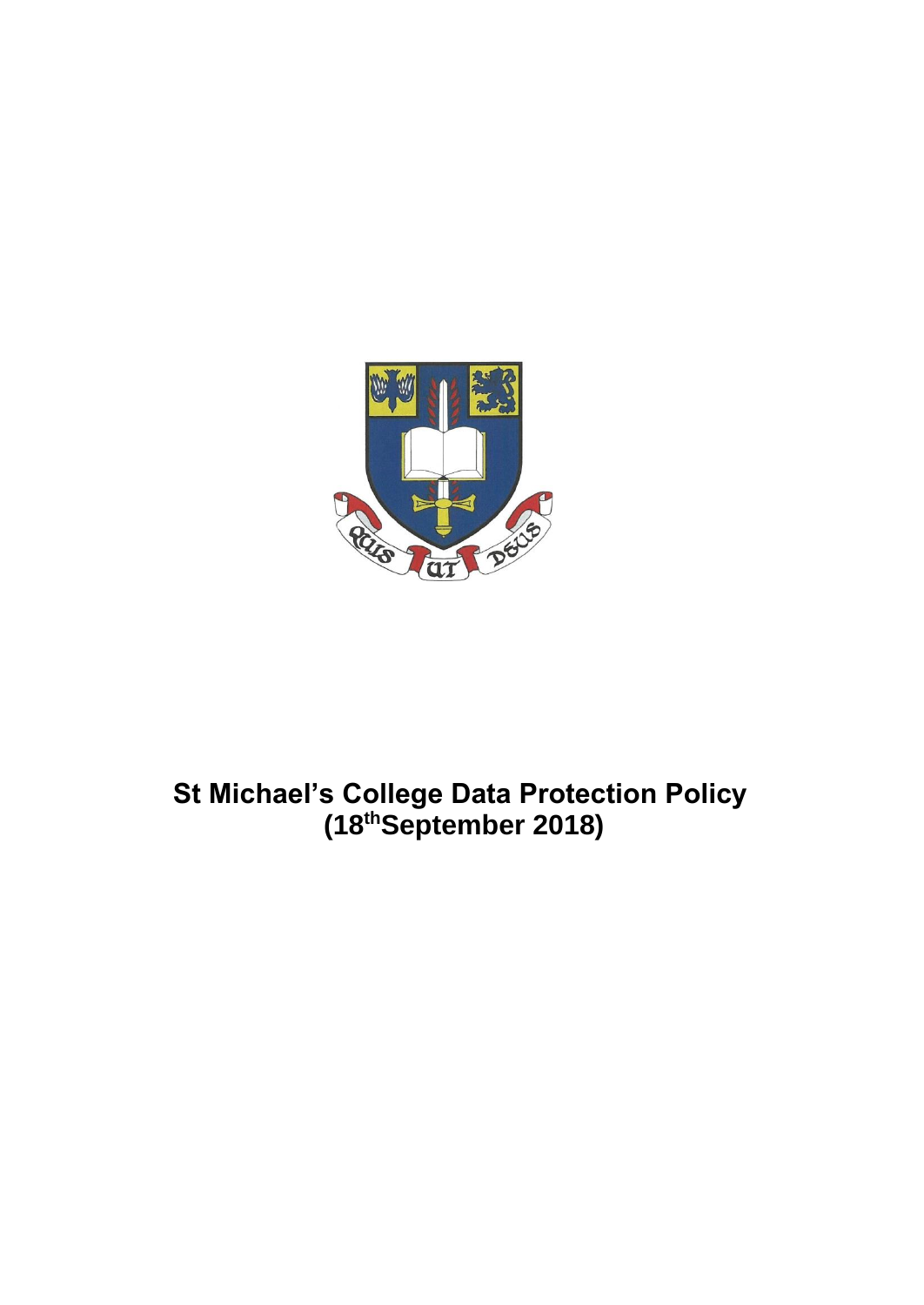# **Introduction**

The characteristic spirit of St. Michael's College has at its core a desire to promote and protect the privacy and dignity of every member of its community of current and former students, staff, parents/past parents and donors. This includes respect for the protection of personal data stored at the school and for the right of access to this data. This policy is informed by these aspirations and also by the *Data Protection Act 2018* and the *General Data Protection Regulation 2016* (GDPR). The policy applies to all school staff, the Board of Management, parents/guardians, current and former students, donors, and others including prospective students and their parents/guardians, applicants for positions within the school and service providers with access to school data.

The Board of Management of St. Michael's College, as the designated *Data Controller,*  will oversee this policy and be able to demonstrate its compliance **(accountability)**  with the data processing principles which state that personal data shall be:

- processed lawfully, fairly and in a transparent manner **(lawfulness, fairness and transparency);**
- collected for specified, explicit and legitimate purposes and not further processed in a manner that is incompatible with those purposes; further processing for archiving purposes in the public interest, scientific or historical research purposes or statistical purposes shall not be considered to be incompatible with the initial purposes **(purpose limitation);**
- be adequate, relevant and limited to what is necessary in relation to the purposes for which they are processed **(data minimisation);**
- be accurate and, where necessary, kept up to date; every reasonable step must be taken to ensure that personal data that are inaccurate, having regard to the purposes for which they are processed, are erased or rectified without delay **(accuracy);**
- kept for no longer than is necessary for the purposes for which the personal data are processed; **(storage limitation);**
- processed in a manner that ensures appropriate security of the personal data, including protection against unauthorised or unlawful processing and against accidental loss, destruction or damage, using appropriate technical or organisational measures **(integrity andconfidentiality).**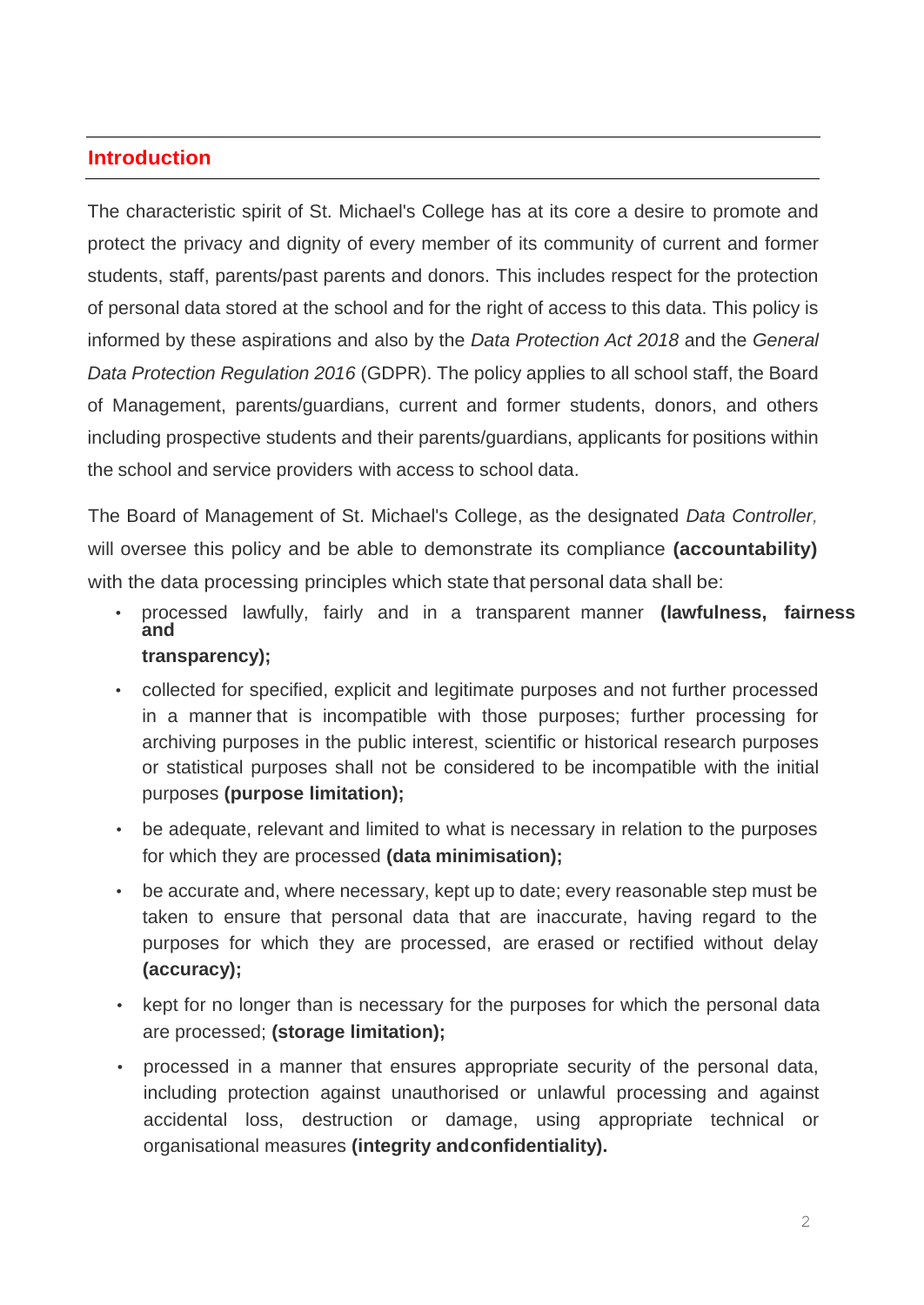The Principal, supported by the staff of St. Michael's College, will ensure the implementation of this Policy. This will include promoting an appropriate awareness of data protection responsibilities amongst all members of the school community who handle, or have access to, Personal Data.

| <b>Name</b>             | <b>Responsibility</b>                                                   |
|-------------------------|-------------------------------------------------------------------------|
| Board of                | Data Controller                                                         |
| Management              | Implementation of Policy<br>Awareness and Respect for all Personal Data |
| Principal               |                                                                         |
| <b>School Community</b> |                                                                         |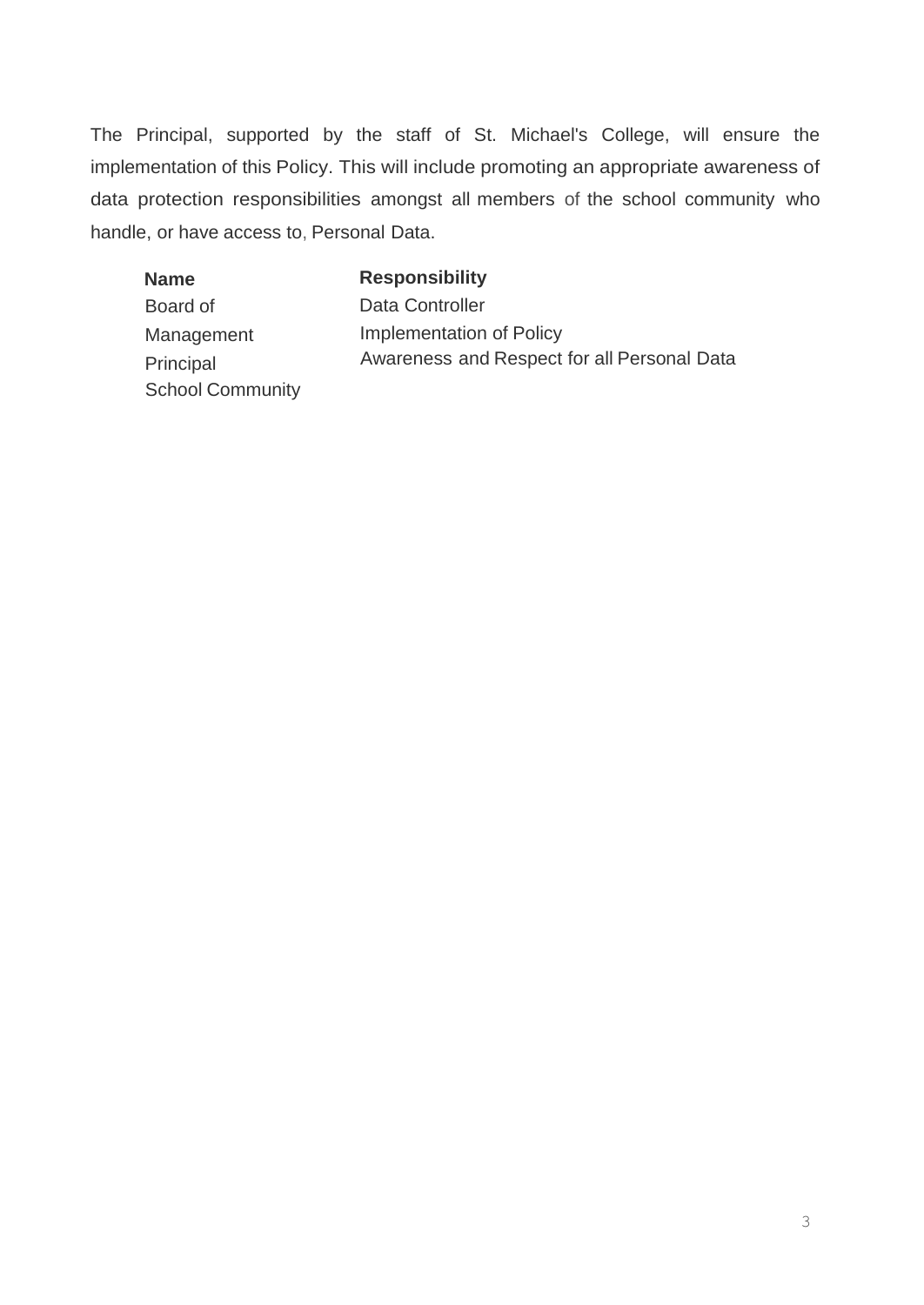# **Lawful Basis for Processing Personal Data**

Whenever the school is engaged in processing your personal data, each of the Data Processing principles (listed above) will apply. In addition the school will ensure that each processing activity is based upon an appropriate lawful basis i.e., one of the following will apply:

- 1. you have given your consent to processing for one or more specific purposes;
- 2. processing is necessary for the performance of a contract between you and the school;
- 3. processing is necessary for compliance with a legal obligation to which the school is subject;
- 4. processing is necessary in order to protect your vital interests (or the vital interests of anotherperson);
- 5. processing is necessary for the performance of a task carried out in the public interest or inthe exercise of official authority vested in the school;
- 6. processing is necessary for the purposes of the legitimate interests pursued by the school orby a third party.

Some of the personal data processed by the school is categorised as "special category data" (see definitions). The school will ensure that any processing of sensitive data will only happen in specific circumstances (i.e., those that have been identified as lawful under Irish and European legislation).

#### **Purposes for Processing Personal Data**

The purposes for which St. Michael's College processes personal data are listed below. From time totime new processing requirements will arise and consequently these lists may be subject to change.

#### **A. Student Records**

Personal data may include: name, address, PPS number, date and place of birth, contact details of parents/guardians (including arrangements with regard to guardianship, custody or access), religious belief, racial or ethnic origin, medical card status, first language (requirement for English language support), exemption from studying Irish, any relevant special conditions (e.g., special educational needs, health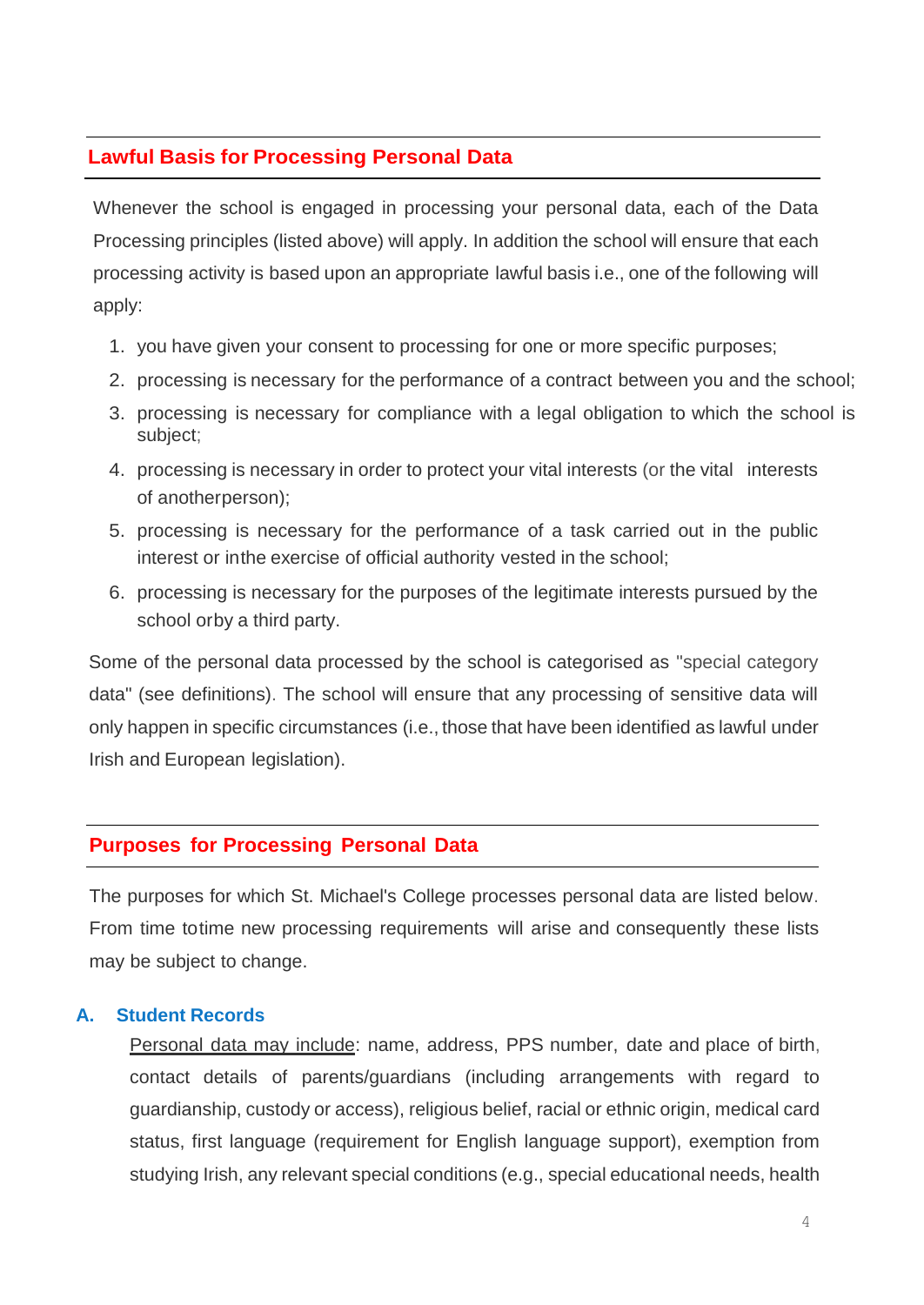issues, etc.); information on academic record (examination results, reports, references, assessments and records from any previous school); psychological, psychiatric and/or medical assessments, attendance records, records of significant achievements, records of disciplinary issues/investigations and/or sanctions imposed; counselling and pastoral care records; Garda vetting record (where required); other records e.g.,serious injuries/accidents, incidents, etc., reports to State departments and/or other agencies under mandatory reporting legislation and/or child safeguarding guidelines (subject to the DES

Child Protection Procedures). *It is the responsibility of parents/guardians to inform the school of any update to their son's (as well as their own) data.*

- to enable each student to develop to his full potential
- to comply with legislative or administrative requirements
- to ensure that eligible students benefit from relevant additional teaching or financial supports
- to support the provision of religious instruction
- to meet the educational, social, physical and emotional requirements of the student
- to celebrate and/or promote school achievements, compile yearbooks, presentations, newsletters/Ezines, establish a school website, record school events, and to keep a record of the history of the school
- to ensure that the student meets the school's admission criteria
- to ensure that students meet the minimum age requirements for their course
- to ensure that any student seeking an exemption from Gaeilge meets the criteria in order to obtain such an exemption from the authorities
- to furnish documentation/ information about the student to the Department of Education and Skills, the National Council for Special Education, Tusla, relevant sporting bodies, and other schools etc., in compliance with law and directions issued by government departments
- to furnish, when requested by the student (or their parents/guardians in the case of a student under 18 years) documentation/ information/references to thirdlevel educational institutions and/or prospective employers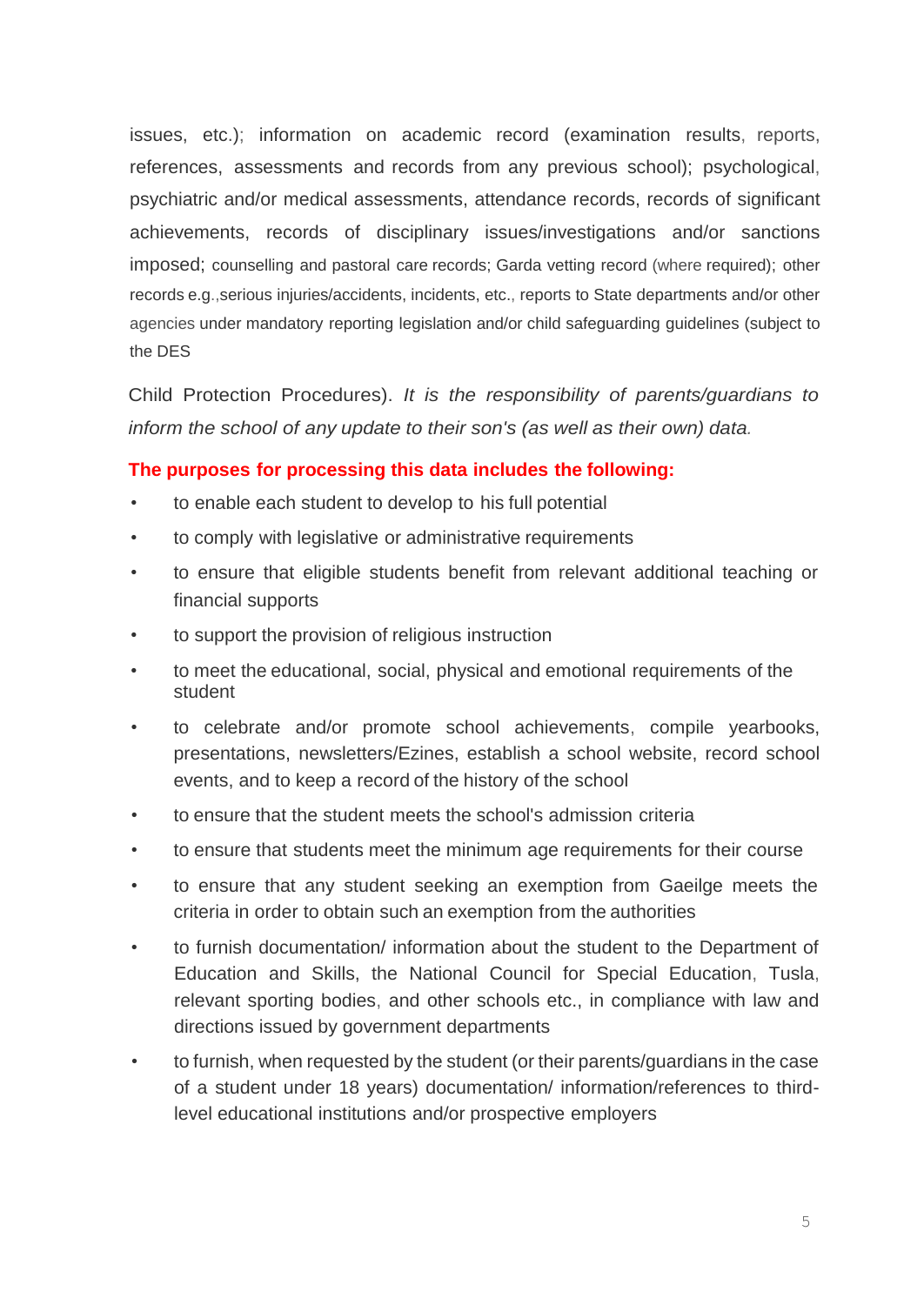#### **B. Staff Records**

Personal data may include: name, address and contact details, PPS number; qualifications and Teaching Council status; original records of application and appointment to promotion posts; Garda vetting; occupational health records; records of workplace processes (performance management, disciplinary, grievance, complaints, etc.); details of approved absences (career breaks, parental leave, study leave, etc.); details of work record (classes taught, subjects, etc.); details of any accidents/injuries sustained on school property or in connection with the staff member carrying out their school duties; records of reports made to State departments and/or other agencies under mandatory reporting legislation and/or child-safeguarding guidelines. *It is the responsibility of staff (current and former) to inform the school of any update to their personal*

*data.*

- to facilitate the management and administration of school business
- to communicate details of school events, development plans and other relevant information, etc.
- to facilitate the payment of staff, and calculate other benefits/ entitlements
- to facilitate pension payments in the future
- to manage human resources
- to record promotions made (documentation relating to promotions applied for) and changes in responsibilities etc.
- to enable the school to comply with its obligations as an employer under the Safety, Health and Welfare at Work Act 2005, the Industrial Relations Act 1990
- to enable the school to comply with requirements set down by the Department of Education and Skills, the Revenue Commissioners, the National Council for Special Education, Tusla, the HSE, and any other governmental, statutory and/or regulatory departments and/or agencies
- for compliance with other legislation relevant to the school.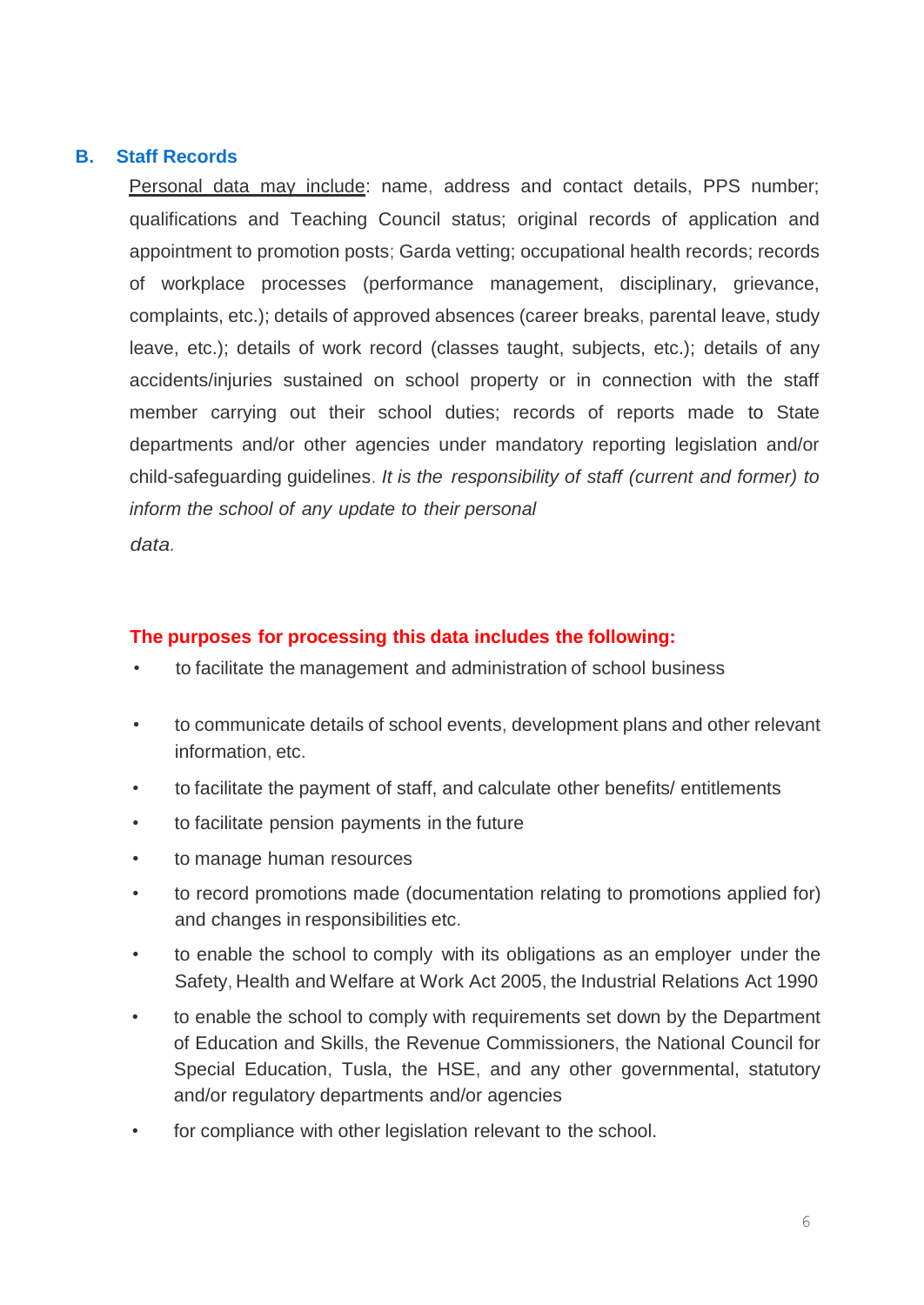# **C. Board of Management Records**

Personal data may include: contact details of each member of the Board (including former members) and records relating to decision making by, and correspondence with the Board (where such records include personal data).

## **The purposes for processing this data includes the following:**

- to enable the Board of Management to operate in accordance with the Education Act 1998 and other applicable legislation
- to maintain a record of Board appointments and decisions.
- to communicate details of school events, development plans and other relevant information, etc.

## **D. Records relating to Parents/Guardians**

Personal data may include: name, address, identity and contact details; family details; occupation; any additional information needed to fulfil the purposes outlined below; any background information necessary to allow us to ensure your son's welfare and safety. *It is the responsibility of parents/guardians to inform the school of any update to their personal data.*

- to process applications for enrolment
- to communicate information relating to education, academic progress and support
- to enable contact to be made in the case of emergency or in the case of school closure, or to inform parents of educational progress
- to communicate details of school events, development plans and other relevantinformation, etc.
- to process grant applications, fees and bursaries
- to coordinate, evaluate, fund and organise educational programmes
- to process appeals, resolve disputes and defend litigation, etc.
- to comply with our legal obligations as an education body
- to process financial records (below)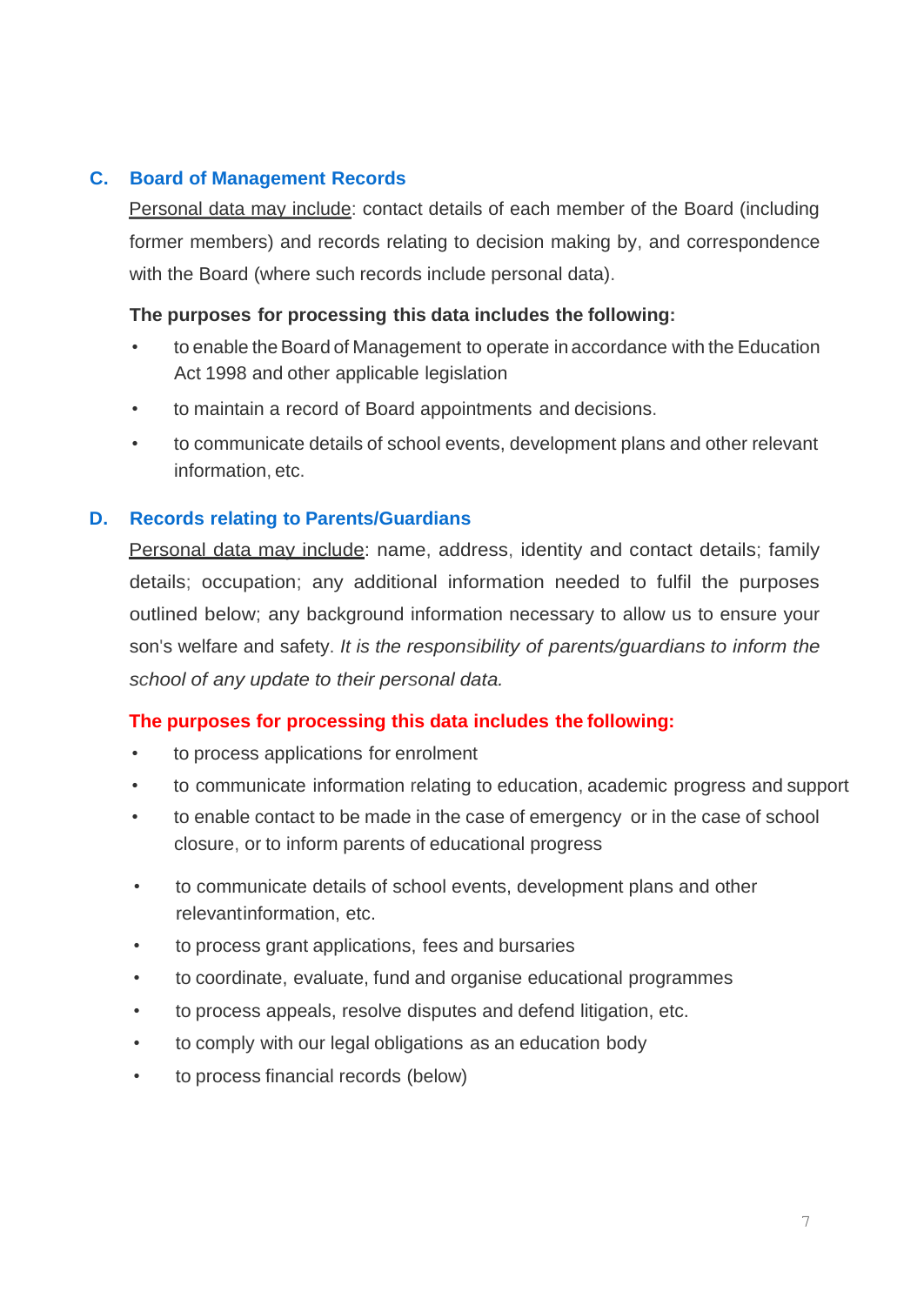## **E. Records relating to Financial Transactions**

Categories of data subjects whose data may be processed for financial purposes will include parents/guardians as well as creditors, debtors, and donors/supporters. Personal data processed may include: name, address, contact details, PPS number, tax details, bank details, amount paid, amount owed. *It is the responsibility of all such data subjects to inform the school of any changes or updates to their data, e.g., change of contact details, etc.*

## **The purposes for processing this data includes the following:**

- routine management and administration of the school's administrative and financial affairs,
- the receipt of fees and payment of invoices,
- the compiling of annual financial accounts and complying with tax returns, audits andinvestigations by the Revenue Commissioners.

## **F. Records relating to Alumni, Supporters and Donors**

Personal data: name, address, contact details, occupation

Additional data (Donors only): PPS number, tax rate, signature and gross amount of donation. *Donor data is held in a secure, locked filing cabinet and a password protected database that only authorised personnel can access.*

- communications of newsletters/ Ezines, event invitation, and development updates, alumni networking
- invitations to support student events (careers talks, work placement, etc).
- processing tax relief for donations received using certificate (CHY 3 or 4)
- addressing donation requirements determined by the Revenue Commissioners
- routine financial management and administration including issuing receipts for donations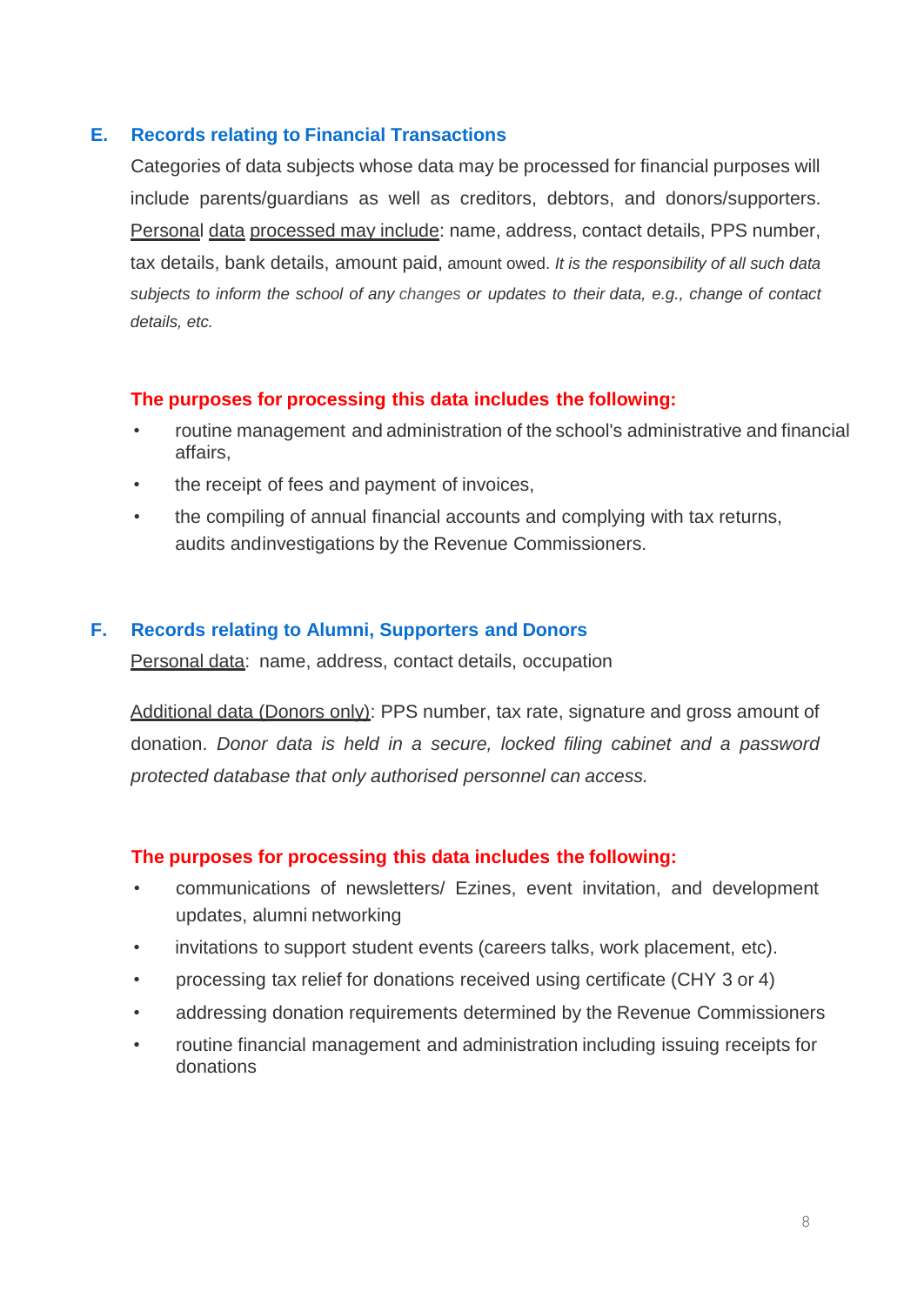# **G. CCTV Records**

Personal data: records in the form of recorded CCTV images.

# **The purposes for processing this data includes the following:**

- to protect the school properties and associated assets
- to increase personal safety of staff, pupils and visitors and reduce the fear and incidence of crime
- to assist the school in dealing with serious breaches of school discipline
- to protect members of the public and private property
- to assist in identifying, apprehending and prosecuting offenders
- to support the Gardaf in a bid to deter and detect crime

# **Recipients**

Most data transfer to other bodies arises as a consequence of a legal obligation that is on the school,and the majority of the recipients are Data Controllers in their own right. As such their actions will be governed by national and European data protection legislation as well their own organisational policies. The data protection policy of the Department of Education and Skills can be viewed on its website (www.education.ie).

In other cases, some of the school's operations may require support from specialist service providers. For example, the school may use remote IT back-up and restore services to maintain data security and integrity. In cases such as these, where we use specialist data processors, we will always prioritise your data privacy through for example, ensuring that the appropriate security guarantees have been provided and that there is a signed processing agreement in place.

In all circumstances, the Board of Management, is conscious of its responsibilities as Data Controllerand will always ensure that appropriate care is taken with regard to access procedures and security.

**Educational Planning Requirements:** St. Michael's College is required to provide student data to the **Department of Education and Skills (DES).** This transfer of data is primarily made at the beginning of each academic year ("October Returns") using a secure Post-Primary Online Database (P-POD) system. The October Returns contain individualised data (such as an individual student's PPS number which acts as an identifier for the DES to validate the data that belongs to a recognised student). Where the "October Returns" include sensitive personal data regarding personal circumstances then explicit and informed consent is sought from students/parents/guardians.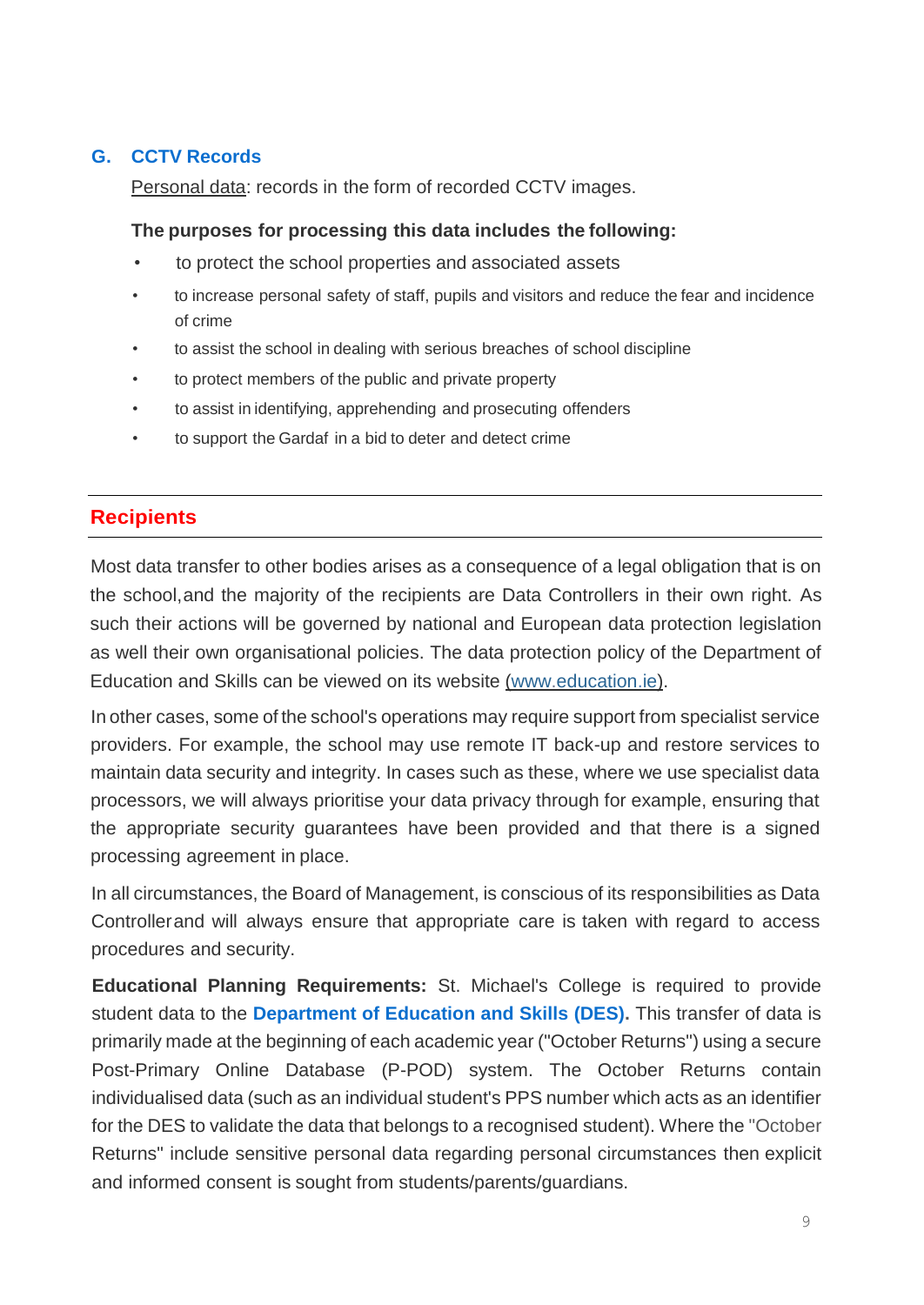The Department of Education and Skills transfers some student data to other government departments and other State bodies to comply with legislation, such as transfers to the **Department of Social Protection** pursuant to the Social Welfare Acts, transfers to the **State Examinations Commission,** transfers to the **Educational Research Centre,** and transfers to the **Central Statistics Office** pursuant to the Statistics Acts. The data will also be used by the DES for statistical, policy- making and research purposes. However the DES advises that it does not use individual data, but rather aggregated data is grouped together for these purposes. The DES has also published a "Fair Processing Notice" to explain how the personal data of students and contained in October Returns is processed. This can also be found on [www.education.ie](http://www.education.ie/) (search for Circular Letter 0047/2010 in the "Circulars" section).

**Student support and welfare bodies:** student data may be shared with a number of public state bodies including **National Educational Psychological Service** (NEPS psychologists support schools and students); **National Council for Special Education** (the NCSE role is to support schools and students with special education needs); **National Education Welfare Board** (the school is required to share student attendance with the NEWS);

**Legal requirements:** where appropriate, particularly in relation to Child Protection and safeguarding issues, the school may be obliged to seek advice and/or make referrals to **Tusla** (Tusla, the Child and Family Agency, is the State agency responsible for improving wellbeing and outcomes for children). The school may share personal data with **An Garda Siochana** where concerns arise in relation to child protection. The school will also report matters of alleged criminal acts, criminal behaviour, criminal damage, etc., to allow prevention, detection and investigation of offences. Where there is a lawful basis for doing so, personal data may also be shared with the **Revenue Commissioners** and the **Workplace Relations Commission.**

**Other Schools and Universities/Colleges/Institutes:** where the student transfers to another educational body, or goes on an exchange programme or similar, we may be asked to supply certain information about the student, such as academic record, references, etc.

**Work placement providers and employers:** where this is appropriate and necessary to support students engaged in work experience or similar programmes.

**Insurance Providers:** data may be shared with the school's insurers where this is appropriate and proportionate. The school may also be obliged to share personal data with the **Health and Safety Authority,** for example, where this is required as part of an accident investigation.

**Professional Advisors:** some data may be shared with legal advisors, (solicitors, etc.),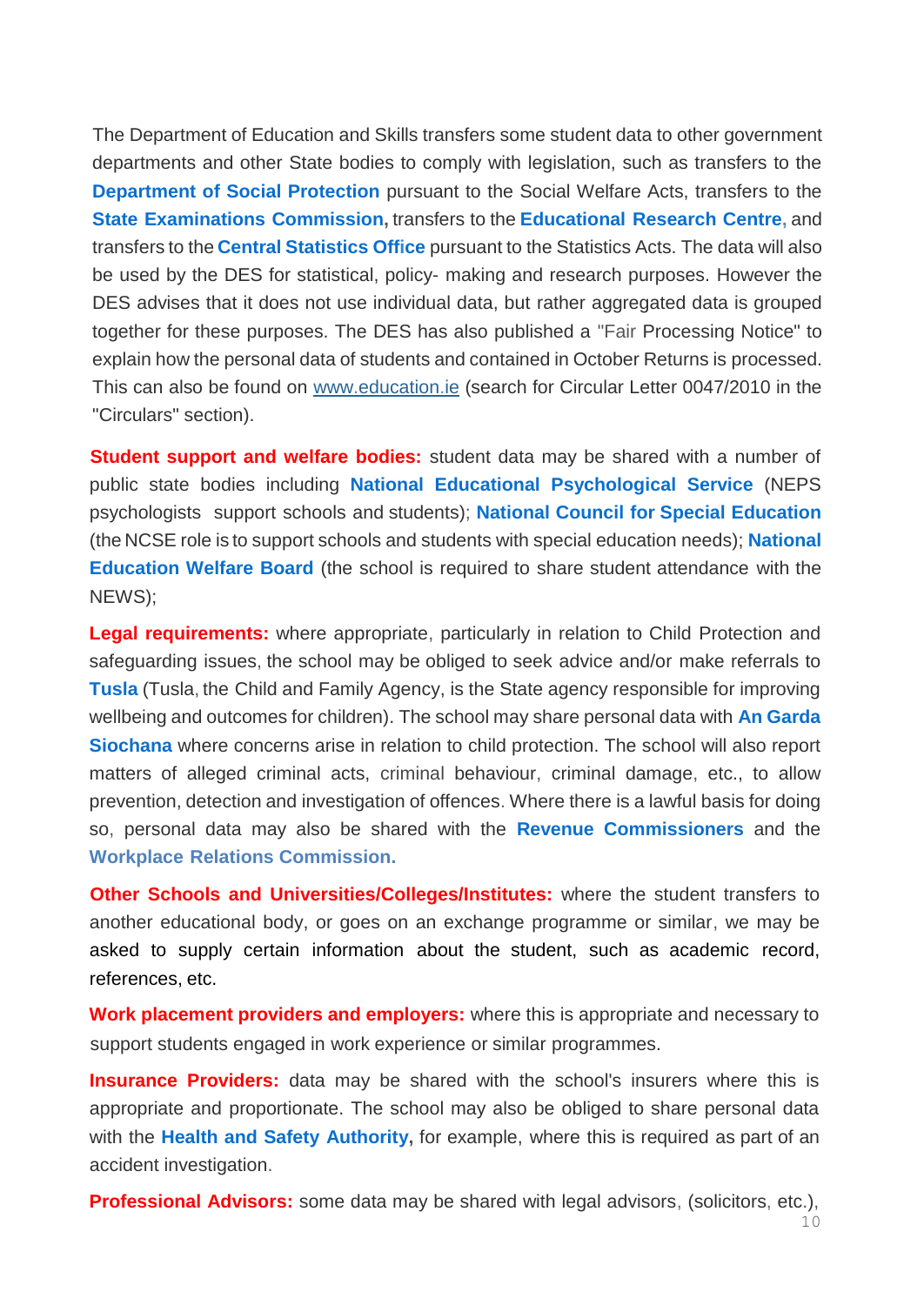financial advisors (pension administrators, accountants, etc.) and others such as school management advisors; this processing will only take place where it is considered appropriate and necessary.

**Voluntary Bodies:** a very limited set of personal data (contact details) may be shared as appropriate with bodies such as the school's **Parents Association** and **St. Michael's College Past Pupils Union** (PPU). This data sharing will only take place where you have provided your consent.

**Relevant Sporting Bodies:** (e.g., IRFU, etc.) to facilitate participation, competition, recognition of achievement, etc.

**Service Providers:** in some circumstances the school has appointed third parties to undertake processing activities on its behalf. These Data Processors have been screened to ensure their professional competence and have provided guarantees that their processing satisfies the requirements of the General Data Protection Regulation. The school has implemented written contractual agreements with these entities to ensure that the rights of data subjects receive an appropriate level of protection. Third party service providers include the following categories:

- Student Database Providers (VSWare)
- IT Systems Support (EVAD)
- Fee management software (Easy Payments Plus)
- School communications (Message Minder, Mail Chimp)
- Security and CCTV Systems (G4S, Aztec)
- Pension Consultants/Trustees (Grant Thornton, Trustee Principles)
- Accounting & Payroll software (Furlong Business Solutions, Sage Ireland)
- Cashless Payment Systems (Debitrak)
- Canteen Management System (Baxter Storey)

**Transfers Abroad:** In the event that personal data may be transferred outside the European Economic Area (EEA) the school will ensure that any such transfer, and any subsequent processing, is carried out in strict compliance with recognised safeguards or derogations (i.e., those approved by the Irish Data Protection Commission).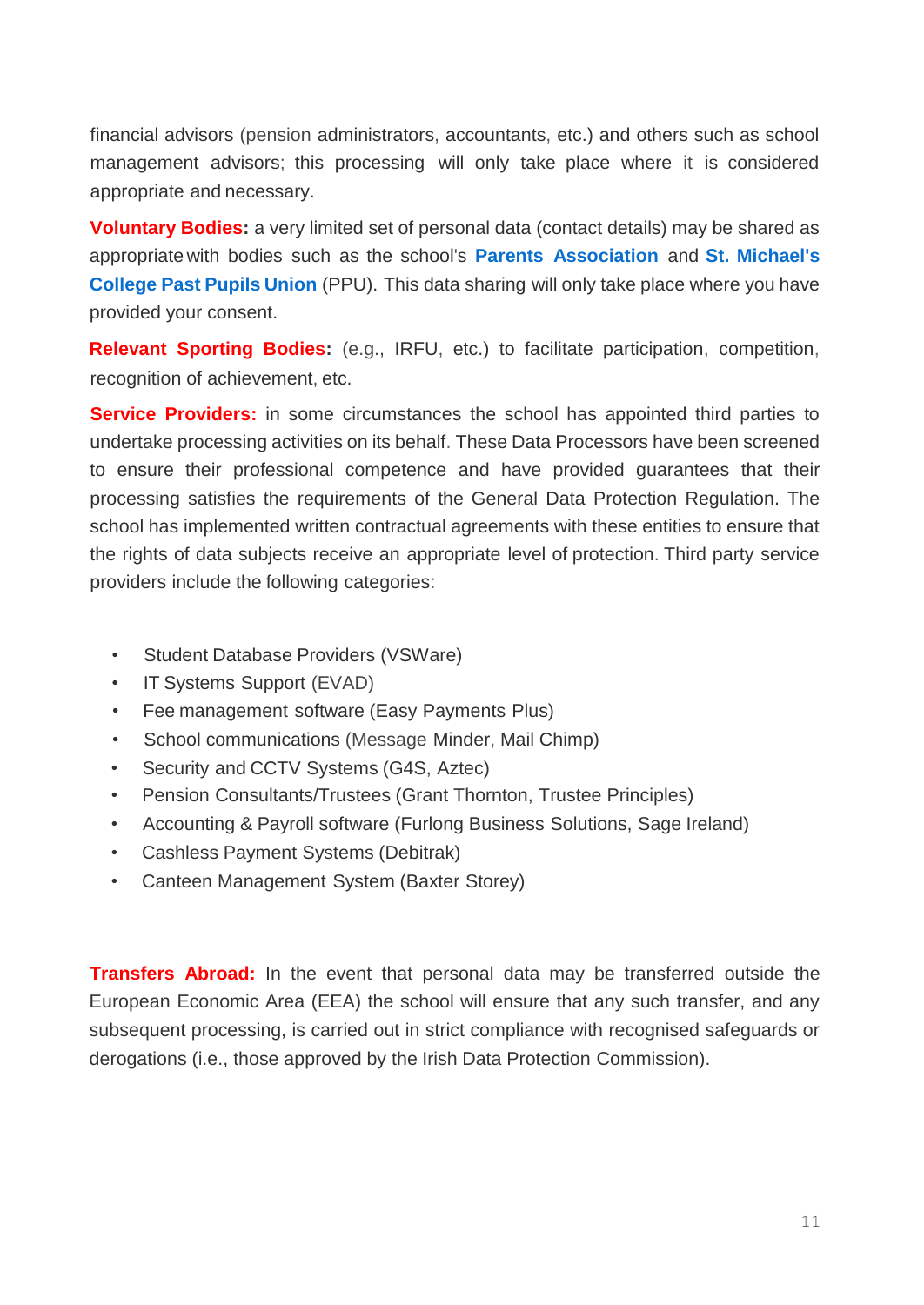#### **Data Retention and Security**

Personal data is kept in a form which permits the identification of data subjects for no longer than is necessary for the purposes for which it is being processed. Some personal data may be stored for longer periods insofar as the data is being processed solely for archiving purposes in the public interest, scientific or historical research purposes or statistical purposes.

When deciding on appropriate retention periods, the school's practices will be informed by advice

published by the relevant bodies (notably the Department of Education and Skills, the Data Protection Commission, and the school management advisory bodies<sup>1</sup>).

We store all data in a secure manner respecting our obligations under GDPR and the Irish Data Protection Act 2018. Whenever personal data is processed by the school, technical and organisational measures are implemented to safeguard the privacy of data subjects. This means thatwe employ appropriate security measures to protect personal data from access by unauthorised persons and to guard against unlawful processing, accidental loss, destruction and damage. We takeour security responsibilities seriously, employing the most appropriate physical and technical measures, including staff training and awareness. These security procedures are subject to regular review.

#### **Data Erasure and Disposal**

When documentation or computer files containing personal data are no longer required, the information is disposed of in a manner that respects the confidentiality of the data.

#### <http://www.dataprotectionschools.ie/en/Data-Protection-Guidelines/Records-Retention/>

Paper-based files are safely disposed of in shredding receptacles. Usually the data are shredded on site by school personnel - but occasionally a third party data destruction specialist may be employed and vetted staff will collect documents to be shredded on site.

In the case of personal information held electronically, temporary files containing personal information are reviewed regularly and deleted when no longer required. When personal data reaches the point where the retention period has expired, the information is securely deleted and removed. In the eventthat IT equipment containing personal data is no longer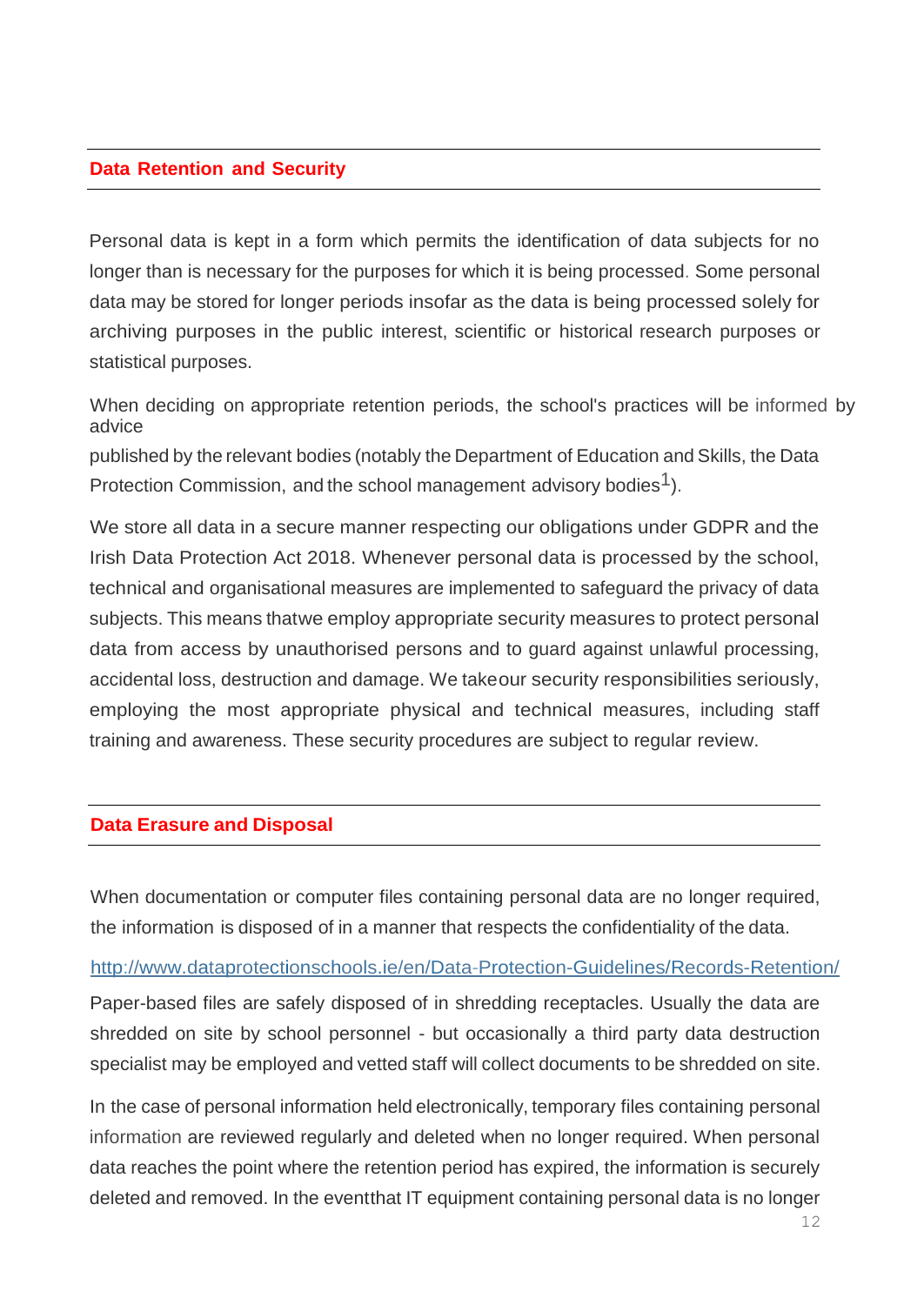required, all data stored on the devices is removed prior to disposal. (This may require removal and physical destruction of data storage devices e.g., computer drives, etc.).

It should be noted that data subjects are free to exercise a "right to erasure" at any time (also known as the "right to be forgotten", see below under *Data Subject Rights).*

#### **Personal Data Breach**

A personal data breach is defined as a breach of security leading to the accidental or unlawful destruction, loss, alteration, unauthorised disclosure of, or access to, personal data transmitted, stored or otherwise processed.

Depending on the circumstances a data breach can have a serious impact on any individuals whose personal data is affected. In such circumstances the school's priority will always be to protect the privacy of the data subjects. As soon as the school becomes aware that an incident has occurred, measures will be taken to assess and address it appropriately, including measures to mitigate its possible adverse effects.

Where the school believes there is a risk to the affected individuals, the school will (within 72 hours of becoming aware of the incident) submit a report to the Data Protection Commission. Where abreach is likely to result in a high risk to the affected individuals, the school will also inform thoseindividuals without undue delay.

In addition to any detrimental impact on individual data subjects, a data breach has the potential to bring the school into disrepute. Consequently it should be noted that, its impact may potentially include disciplinary action, criminal prosecution and financial penalties or damages for the school and the individuals involved.

#### **Data Subject Rights**

Personal Data will be processed by the school in a manner that is respectful of the rights of data subjects. Under GDPR these rights include<sup>2</sup>:

- 1. the right to information
- 2. the right of access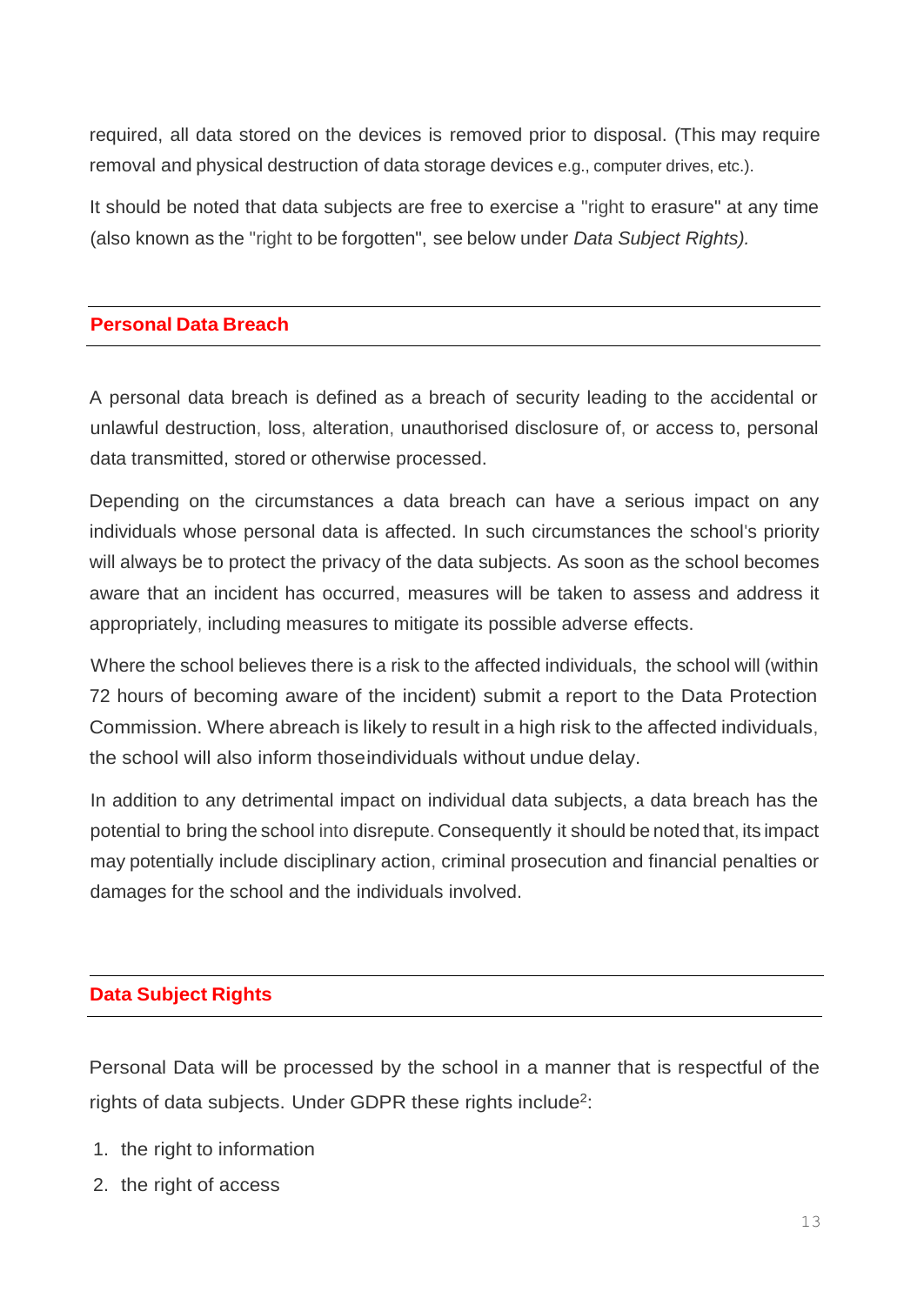- 3. the right to rectification
- **4.** the right to erasure ("right to be forgotten")
- **5.** the right to restrict processing
- **6.** the right to data portability
- **7.** the right to object
- **8.** the right to withdraw consent

You are entitled to information about how your personal data will be processed. We address this rightprimarily through the publication of this *Data Protection Policy.* We also publish additional privacy notices/statements which we provide at specific data collection times, for example, our *Website Data Privacy Statement* is available to all users of our website. Should you seek further clarification, or information that is not explicit in our *Policy* or *Privacy Statements,* then you are requested to forward your query to the school.

You are entitled to see any information we hold about you. On written request, we will supply copies of your personal data including whatever data you may have supplied to us through your use of our website. If you wish to exercise this right then please complete an "Access Request Form", a copy ofwhich can be obtained by contacting the school.

If you believe that St. Michael's College holds inaccurate information about you, you can request that we correct that information. You may also request that data which you have supplied to us via our website should be deleted. To exercise these rights please contact the school and we will supply youwith a Data Rectification/Erasure Form for this purpose.

Much of our data processing is necessary because we have obligations under Irish law or because of the "public interest" tasks we undertake as a school. Other processing may be reliant on our legitimate interests (e.g., the operation of CCTV) and in such cases you have a right to object. In cases where we may be relying on your consent, you have the right to withdraw this at any time, and if you exercise this right, we will stop the relevant processing.<sup>2</sup> For further information on your rights visit the [www.GDPRandYOU.ie](http://www.gdprandyou.ie/) website.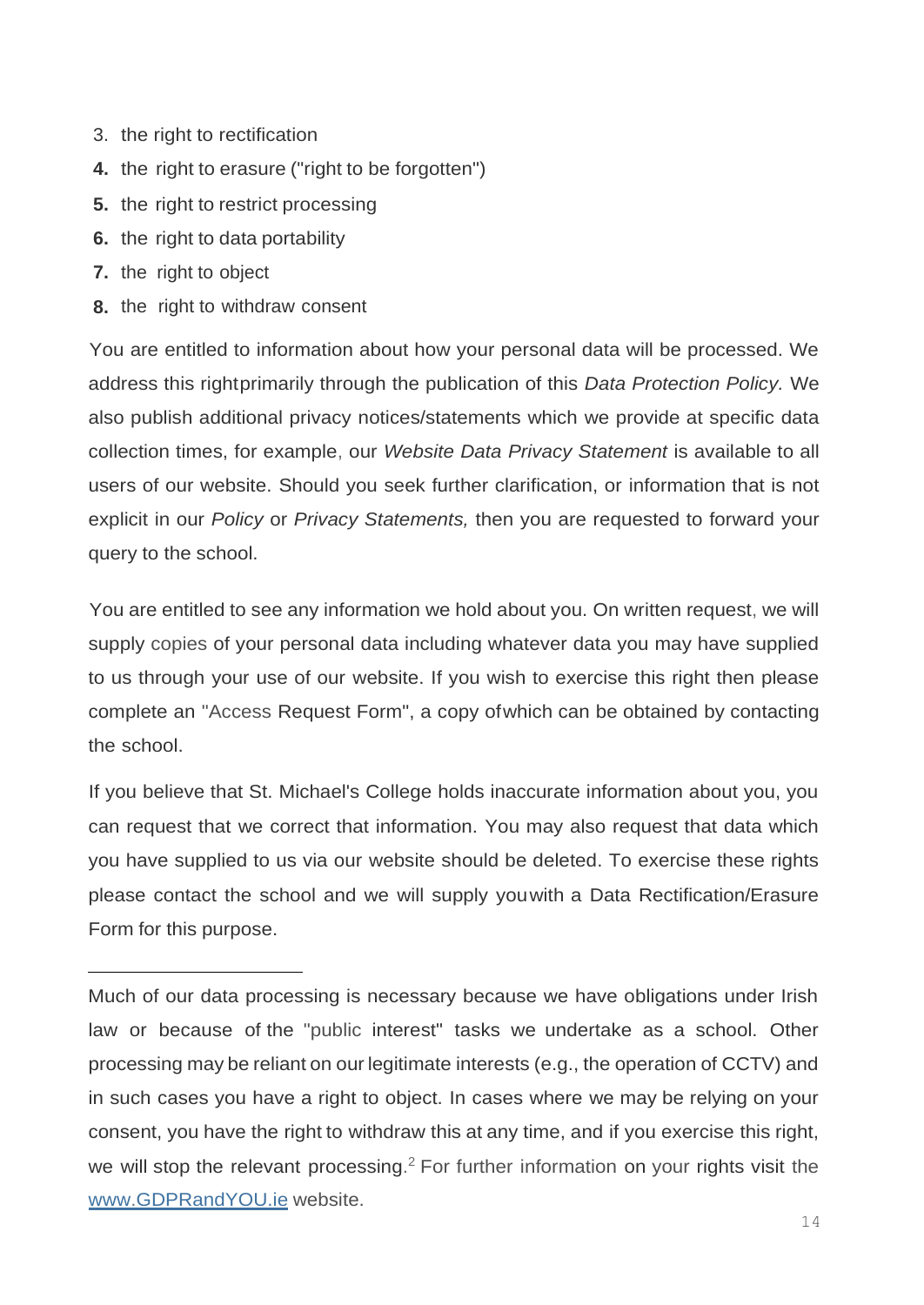If you are concerned about how your personal data is being processed, then please address these concerns to the school principal. A matter that is still unresolved may then be referred to the school'sData Controller (i.e., the Board of Management) by writing to the Chairperson c/o school.

Should you feel dissatisfied with how we have addressed a complaint or concern that you have raised, you have the right, as data subject, to bring the matter to the attention of the Irish Data ProtectionCommission [www.dataprotection.ie](http://www.dataprotection.ie/)

# **Contact Details**

- Mr Tim Kelleher, Senior School Principal
- St. Michael's College, Ailesbury Road, Dublin 4,
- E: [tkelleher@stmc.ie](mailto:tkelleher@stmc.ie)

# **Ratification**

This policy was ratified by the Board of Management of St. Michael's College at its meeting held on September 20, 2018.

It will be reviewed every three years or more often should the Board of Management think it necessaryin light of changed or amended legislation. Any review will continue to be guided by the school's characteristic spirit and commitment to its responsibilities under data protection legislation.

Signed:

 $\frac{1-\mu_{12}}{209118}$ 

Date: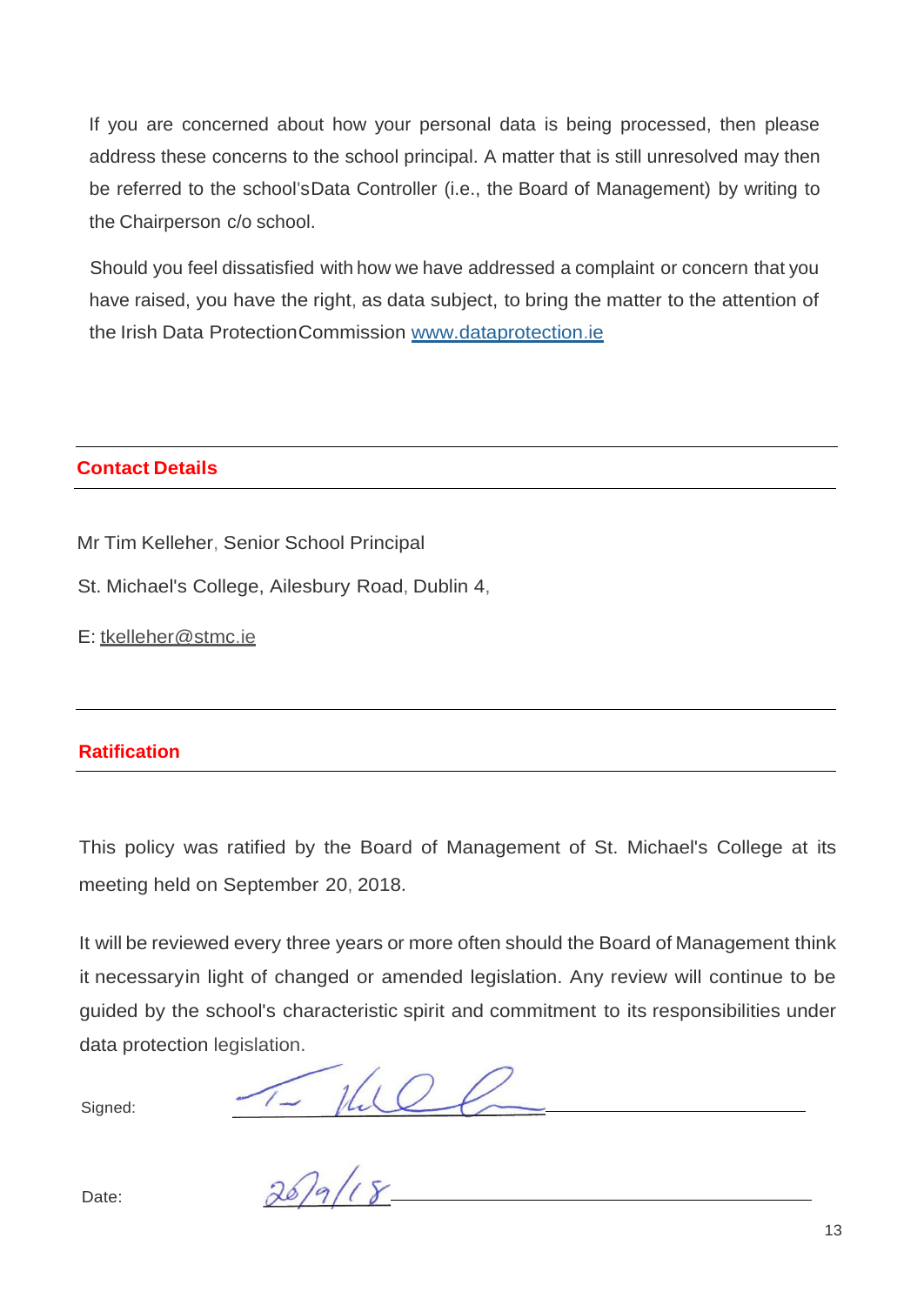Any amendments to this Data Protection Policy will be communicated through the school website and other appropriate channels, including direct communication with data subjects where this is appropriate. If at any time we propose to use Personal Data in a manner significantly different from that stated in this Policy, or otherwise disclosed to you at the time it was collected, we will notify you, and you will have a choice as to whether or not your information is processed in this new manner.

St. Michael's College Data Protection Policy version: September 2018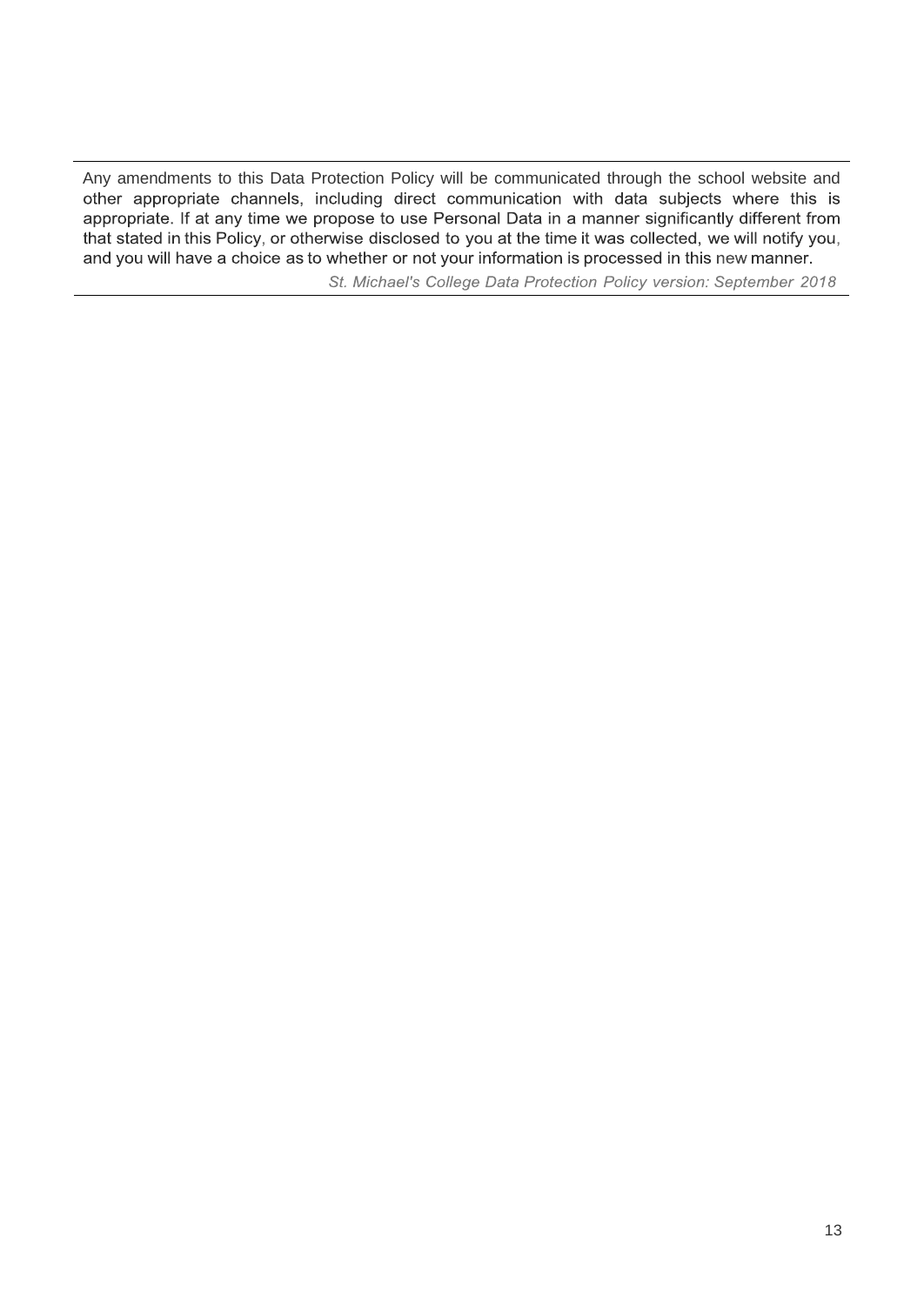# **Appendix I: Definitions as they pertain to this Policy**

For the purpose of this policy the following definitions apply:

**'personal data'** means any information relating to an identified or identifiable natural person ('data subject'); an identifiable natural person is one who can be identified, directly or indirectly, in particular by reference to an identifier such as a name, an identification number, location data, an online identifier or to one or more factors specific to the physical, physiological, genetic, mental, economic, cultural or social identity of that natural person;

**sensitive personal data** refers to special categories personal data to personal data revealing racial or ethnic origin, political opinions, religious or philosophical beliefs, trade union membership, genetic data, biometric data, data concerning health or data concerning a natural person's sex life or sexual orientation; and personal data relating to criminal convictions and offences.

**'controller'** means the natural or legal person, public authority, agency or other body which, alone or jointly with others, determines the purposes and means of the processing of personal data; where the purposes and means of such processing are determined by Union or Member State law, the controller or the specific criteria for its nomination may be provided for by Union or Member State law; (Note: The Data Controller for St. Michael's College is the Board of Management).

**'processing'** means any operation or set of operations which is performed on personal data or on sets of personal data, whether or not by automated means, such as collection, recording, organisation, structuring, storage, adaptation or alteration, retrieval, consultation, use, disclosure by transmission, dissemination or otherwise making available, alignment or combination, restriction, erasure or destruction;

**'consent'** of the data subject means any freely given, specific, informed and unambiguous indication of the data subject's wishes by which he or she, by a statement or by a clear affirmative action, signifies agreement to the processing of personal data relating to him or her;

**'processor'** means a natural or legal person, public authority, agency or other body which processes personal data on behalf of the controller;

**'third party'** means a natural or legal person, public authority, agency or body other than the data subject, controller, processor and persons who, under the direct authority of the controller or processor, are authorised to process personal data;

**'recipient'** means a natural or legal person, public authority, agency or another body, to which the personal data are disclosed, whether a third party or not.

**'personal data breach'** means a breach of security leading to the accidental or unlawful destruction, loss, alteration, unauthorised disclosure of, or access to, personal data